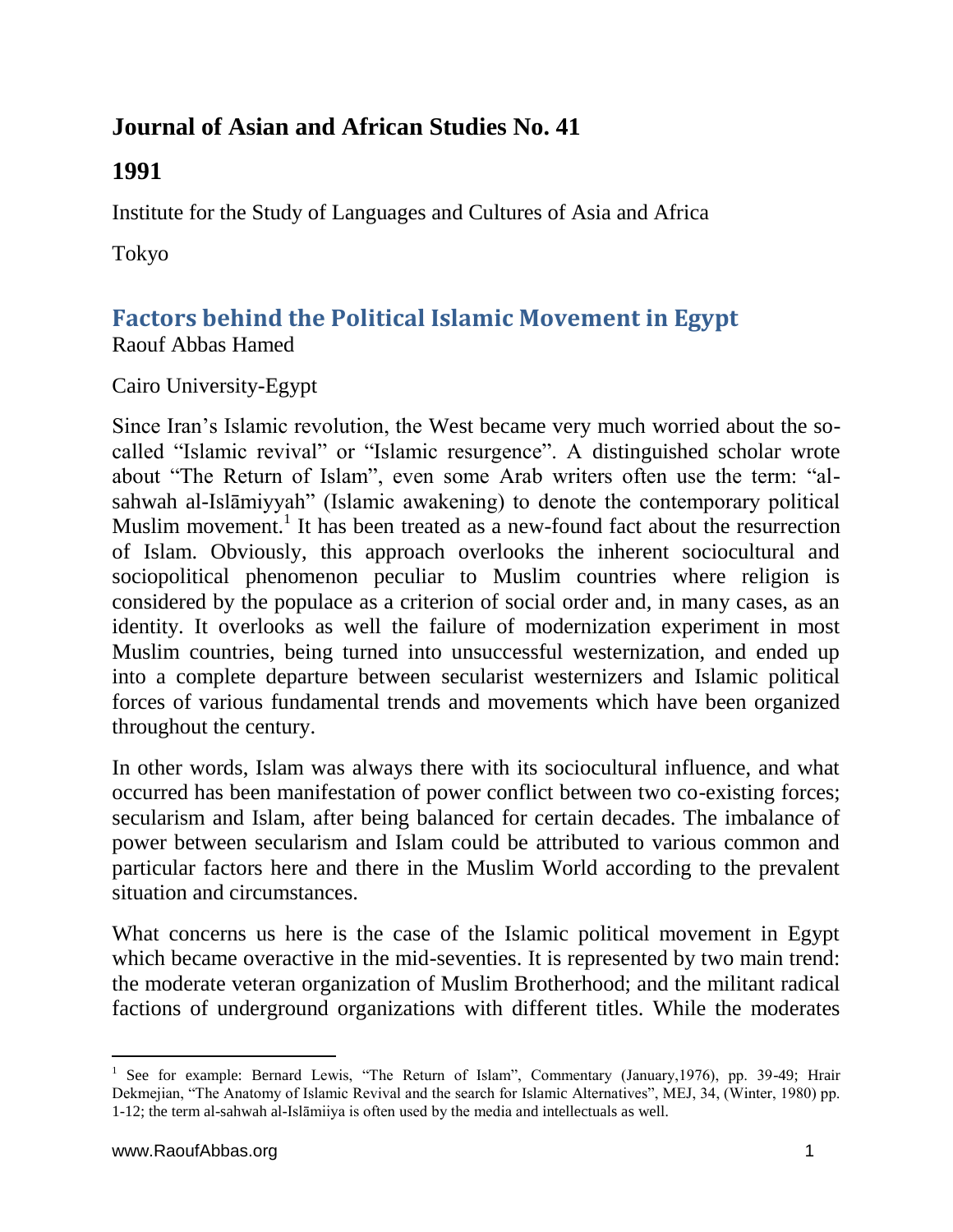believe that they could lead the country through a peaceful transition to a Muslimoriented regime and react in conformity with the existing political order, the radicals denounce the regime and call for its complete destruction. Thus, violence, terrorism, and stimulation of sectarian conflicts were common to the radical Muslim militants throughout the 1970's and 1980's. It is noteworthy that the moderates and radicals in the Egyptian Muslim political movement are also divided by social affiliation. While the Brotherhood's rank and file came from urban middle class, the militant factions have come almost from lower middle class of recent migrants to urban areas.

The emergence of the Islamic political movement in Egypt could be attributed to a set of intermingled and interwoven factors; some are inherent factors of sociocultural and sociopolitical nature deeply rooted in the historical experience of the country, others are created by political and socioeconomic development in the last three decades. Looking at these factors in historical perception, we try to analyze their repercussions.

#### **I. The Strength of Religious Commitment**

Any tentative observer can notice a pattern of strong religious commitment in Egypt. The idea of religion itself had been an Egyptian invention thousands of years ago with its weighty impact on social life. Under Islam, Egypt had been stronghold of the Muslim Empire and an important center of Muslim culture. It was the seat of two Caliphates; the Fatimids, and the Abbasids, served as major defender of Islam against the Crusaders and the Mongols. This positive role played by Egypt in the history of Islam fostered a common feeling of affiliation to a wider Muslim world, though the Egyptians had had a sense of collective identity since ancient times. Such inherent sense had been asserted by a certain degree of selfconsciousness within the realm of Islam based on the frequency of Misr (Egypt) in several verses of the Qur'ān, and the allegation that the Prophet highly esteemed the Egyptians as the best soldiers of the world (khayr ajnād al-ard). Mixed with a collective sentiment of a mission within the Muslim Ummah (nation), this selfconsciousness made the average Egyptians believe in a special role destined to Egypt to safeguard Islam as it had been the custodian of the holy shrines of Islam for centuries.

Due to the overwhelming religious commitment supported by mysticism deeply rooted the ancient Egyptian culture, an indigenous formula of Islamic faith had been developed to characterize a peculiar folk religion. Muslim religious events such as Mawlid al-Nabī (birthday of the Prophet), Āshūrā' (commemoration of tragic death of al-Husayn), al-Isrā' wa al-Mi'rāj (ascension of the Prophet to the seven Heavens), the Ramandān fasting month, etc., are commonly and specially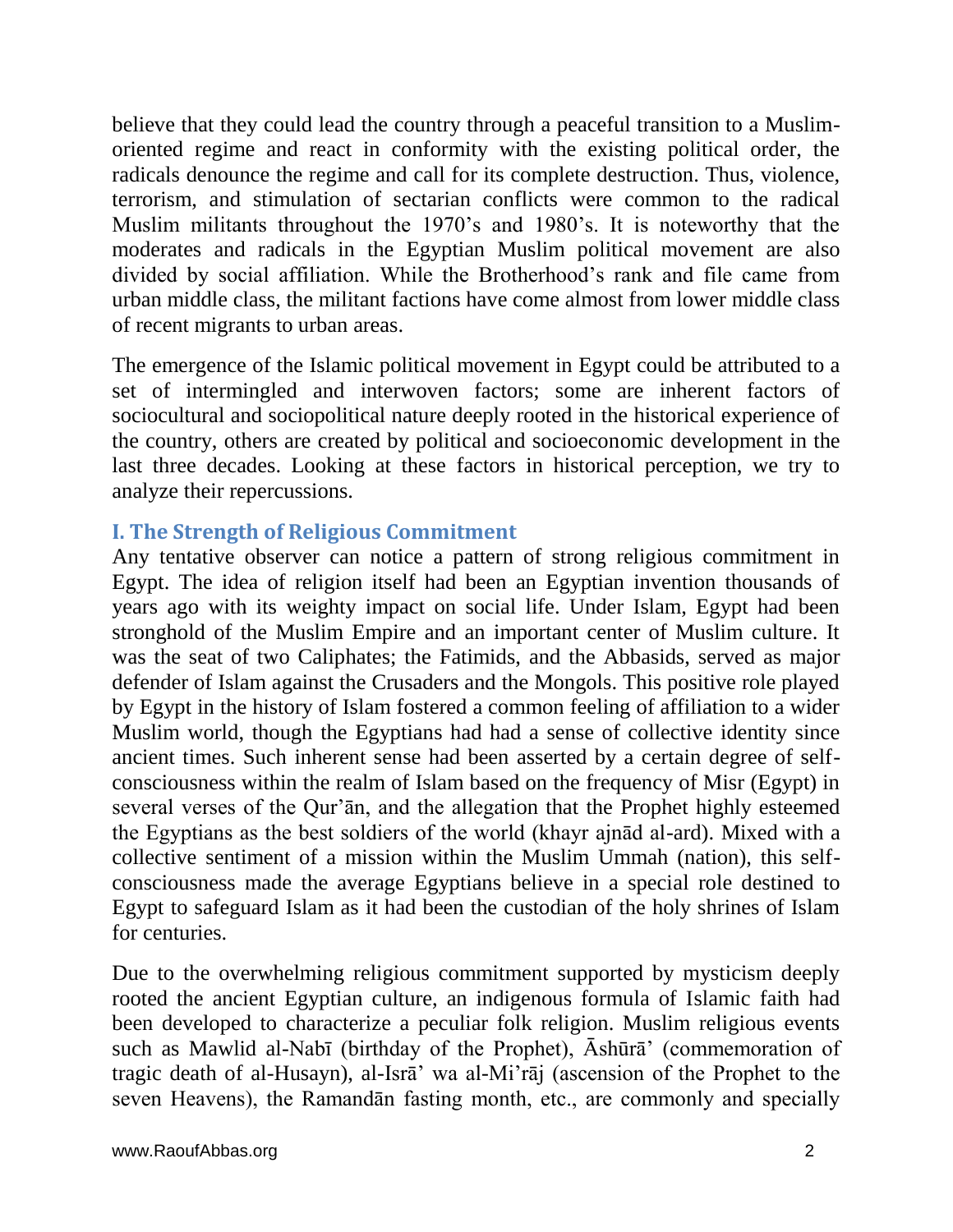observed in Egypt with particular folklore. The saints (al-Awliyā) are highly revered by both urban and rural masses, and the sufi order have millions of adherents from all classes.

Until the end of World War I, Islamic orientation was dominant. When the Egyptians reacted to the Western encroachment on their country, Islamic slogans were implemented together with the concept of Jihād and martyrdom, from the French Expedition (1798-1801) to the British Occupation (1882).<sup>2</sup> In the last two decades of the nineteenth century and early twentieth century, the western domination was interpreted by some writers as new Crusades aimed at the destruction of Islam. The idea of Pan-Islam was cordially supported by the Egyptian nationalism movement and reached the peak during World War I. The abolition of the Caliphate in 1924 was received in Egypt with deepest grief that had been stimulated by the political maneuvers aiming at the restoration of the Caliphate. $3$ 

Being inherent factor, the religious commitment of the Egyptians was strengthened by a high rate of illiteracy, $4$  and a limited political awareness due to the failure of the idea of territorial nationalism in building a national ideal based on a secular prospect.

#### **II. The Fragile Foundation of Secularism**

This noticeable failure could be attributed to the fragile foundation of secularism in Egypt. When Muhannad 'Alī (1805-1848) laid the foundation of a modern state in Egypt, he was more successful in tearing down the traditional structure than building modern one. Economic development under the auspices of étatism was largely responsible for the long delay in the development of an indigenous mercantile and entrepreneurial bourgeoisie, a responsibility shared by the European capitalism after the integration of the Egyptian economy in the world market subsequent to decline of the experiment of Muhammad 'Alī. When the nucleus of this indigenous bourgeoisie was shaped by the end of the nineteenth century, it had no alternative but to be associated with the dominant foreign capital and, to a great extent, had been dependent on the European realm of business,

 $\overline{a}$ 

<sup>&</sup>lt;sup>2</sup> For further details see Gabriel Baer, "Islamic Political Activity in Modern Egyptian History: A Comparative Analysis", in G.R. Warburg & U.M. Kupferschmidt, ed., Islam, Nationalism, and Radicalism in Egypt and the Sudan, Praeger, NY 1983, pp. 42-45.

<sup>&</sup>lt;sup>3</sup> For further details see Nabīh Bayyūmī Abdallāh, Tatawwur Fikrat al-Qawmiyyah al-'Arabiyyah fi Misr, Cairo 1975; Muhammad Muhammad Husayn, al-Ittijāhāt al- Wataniyyah fi al-Adab al-Mu'āsir, vol. I, Cairo 1980; Charles D. Smith, Islam and the search for social Order in Modern Egypt: A Biography of Muhammad Husayn Haykal, State University of New York, Albany 1983.

<sup>&</sup>lt;sup>4</sup> It was estimated that 56 percent of all Egyptians over the age of ten were illiterate in 1984. See Saad Eddin Ibrahim, Mustaqbal al-Mujtama' wa al-Dawlah fi al-Watan al-'Arabī, Arab Thought Forum, Amman 1988, p. 318.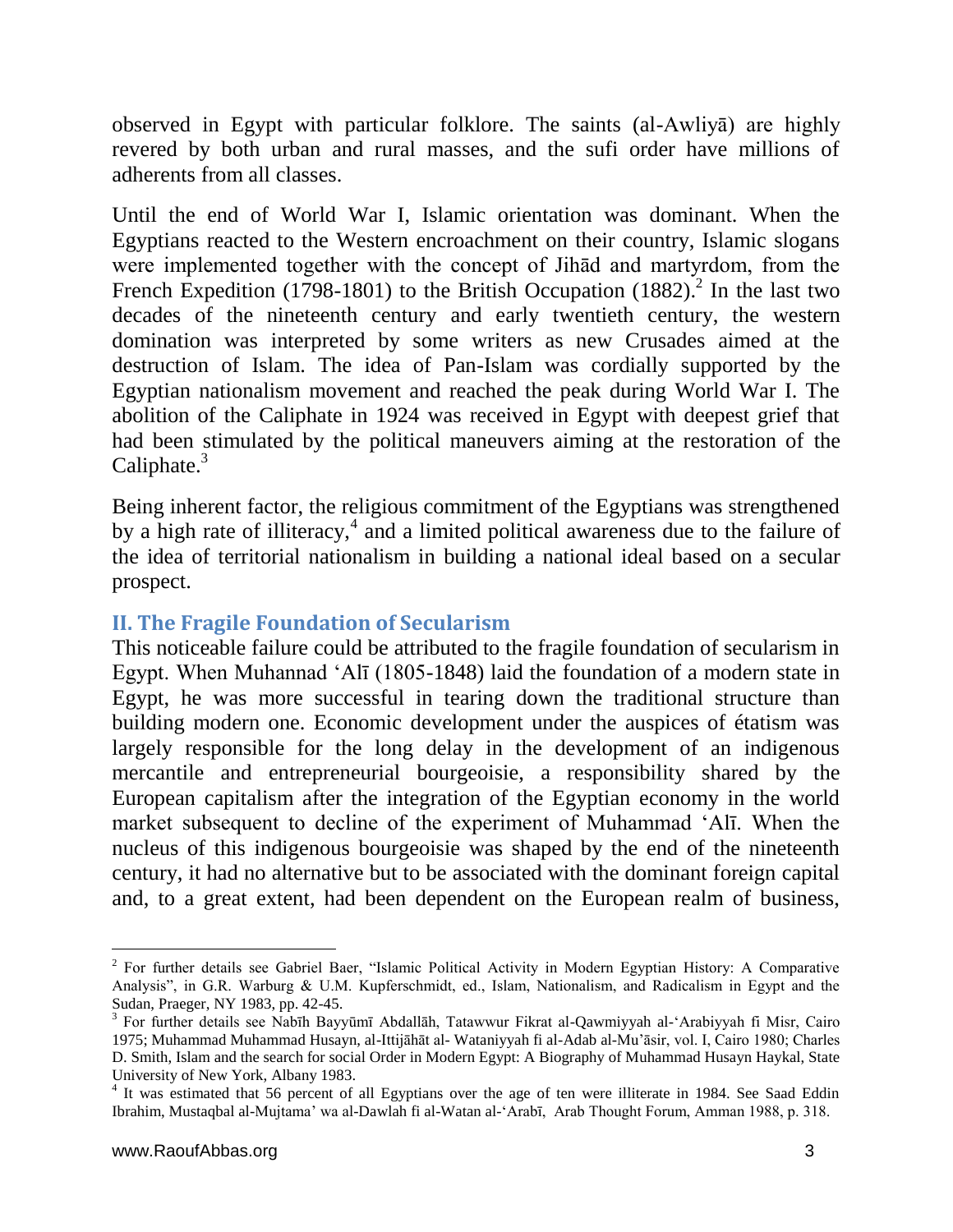satisfied with its lot. Even the group who initiated Bank Misr to be an exclusive Egyptian financial base for potential economic autonomy, have been forced in the 1930's to accept foreign partnership in certain business activities.

In other words, the modern premature sector of economy was initiated from above by an autocratic leadership, and sounded like a cosmetic surgery changed the features of the infrastructure but not the essence, leaving behind a wider bas of the traditional economic sector in existence. A trend that had been emphasized by the European encroachment on the country and subsequent integration of Egypt's economy in the world market. Within this context, Egypt had witnessed a lopsided economic development in which the traditional sector gained enough strength to influence social structure and preserve correlated traditional institutions, intellect, and value systems.<sup>5</sup> Lopsided economic development was responsible for a sociocultural dichotomy between rural and urban areas, even between modern westernized and old traditional districts in major cities.

This pattern was emphasized by the State in the development of both judicial and educational systems. In both cases, the State recognized the existence of the traditional institutions and refrained from encroachment on them, and had been satisfied with a certain degree of control over them. Leaving them behind, parallel modern institutions had been established by the State.

In the case of judicial system, penal and commercial codes were promulgated based on the Code Napeléon and the French commercial code. Simultaneously, the traditional Islamic Sharī'ah was applied without serious attempt of codification. National courts of law were established beside the traditional Sharī'ah Courts and al-Majilis al-Milli which acted as court for the Copts in charge of family disputes. Dualism in judicial system lasted for almost a century, when a new quasi-secular national courts of personal status, al-Ahwāl al-Shakhsiyyah, were established in 1955 applying a special family code based on Islamic sharī'ah.<sup>6</sup>

The educational system presents a similar pattern of the contradictive co-existence of traditional and modern, but with more serious repercussions as far as the fragility of secular foundation of Egypt is concerned. When the foundation of modern education had been laid by the State, $\frac{7}{1}$  the creation of a national-oriented education was not concerned, but the need for modern trained personnel was the

 $\overline{a}$ 

<sup>5</sup> For a documented study on this matter, see Ahmad Hasan al-Damāsī, Siyāsat al-Ihhtilār al-Iqtisādī fi 'Asr Muhammad 'Alī, M. A. Dissertation, Faculty of Arts, Cairo university, Cairo 1985; see also Muhammad Diwidar, al-Iqtisād al-Misrī bayna al-Takhalluf wa al-Tatwīr, Alexandria 1978, pp. 159-161.

<sup>6</sup> For further details see Latīfah Muhammad Sālim, al-Nizām al-Qada'ī al-Misrī al-Hadīth, Centre for political and strategic studies of Al-Ahram, 2 vols, Cairo 1986.

<sup>&</sup>lt;sup>7</sup> See Heywarth J. Dunne, An introduction to the History of Education in Modern Egypt, London 1939.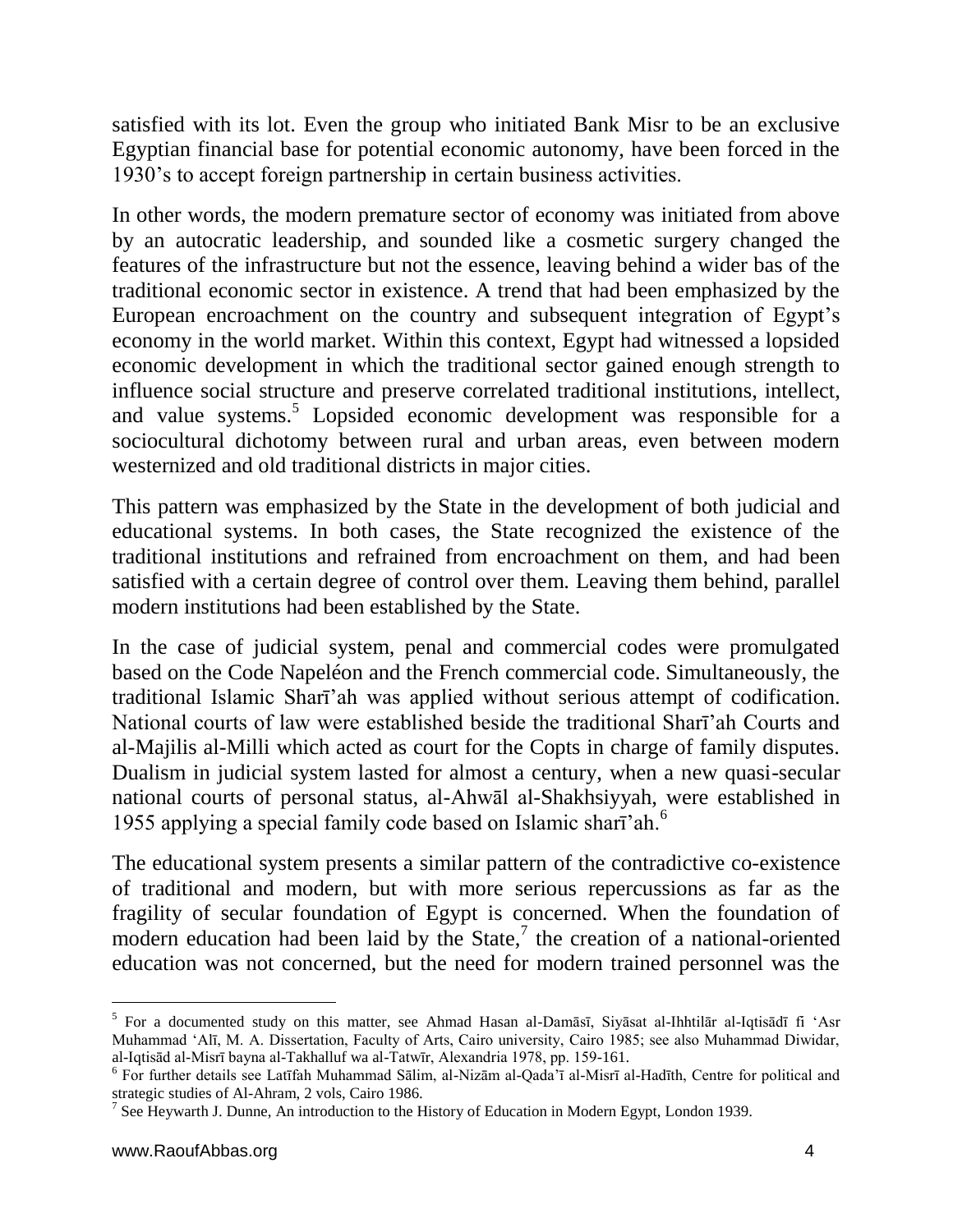real motive behind this development. Hence, modern education was limited to the production of officials and government employees and its development has been influenced by the State's demand of personnel. Though the modern education sponsored by the state was relatively expanded since 1920's, and reached wider dimension since the 1950's, it never been liberated from such influence. In addition, foreign missionary schools had been active in Egypt since the 1850's, providing a different type of modern education through the media of various European languages. Nevertheless, the overwhelming traditional education centered around al-Azhar, the most prestigious Muslim school and stronghold of 'ulamā', was left behind without serious attempt to modernize its traditional system until the early 1960's. Being difficult to attempt any change without causing mass agitations, the government refrained from enforcing drastic changes on al-Azhar, and was content with the control of its administration and funds.

Thus, from the early decades of the nineteenth century Egypt had two parallel education systems: modern secular education represented by national schools and foreign missionary schools with different orientation; and a traditional Islamic education of al-Azhar public schools and colleges. Certainly, dualism in education has been heavily contributing to the division of Egyptian opinion. It was responsible for the weakness of national consciousness and the impediment of secularization.

## **III. The Dilemma of National Identity**

Due to the fragility of secular foundation in Egypt, it was difficult to create a national ideal that could gain consensus. Regardless their collective image of a territorial affiliation and self-awareness, Egyptians could not resolve the crisis in national identity which occurred at the beginning of the twentieth century, being a reflection of both political and intellectual developments. The dilemma of orientation derived from the uncertain future of the Ottoman Empire, the European encroachment on Egypt, and the British Occupation, has been emphasized and stimulated by the decline of the Empire after World War I. Hence, the ambiguous hybrid Egypto-Muslim sentiment clinging on the Ottoman sovereignty had lost ground for a territorial Egyptian nationalism in the political and intellectual spheres, but the latter could not dominate both.

Politically, the liberal regime launched by the Egyptian territorial nationalist élite 1923-1952 could neither realize complete national independence, nor could it liberate the economy from foreign domination or initiate policy of social reform. This failure could be attributed to the chronic weakness of the Egyptian middle class, as well as the impediment of the Muslim orientation climate created by simultaneous political maneuvers aiming at the restoration of the Caliphate. It was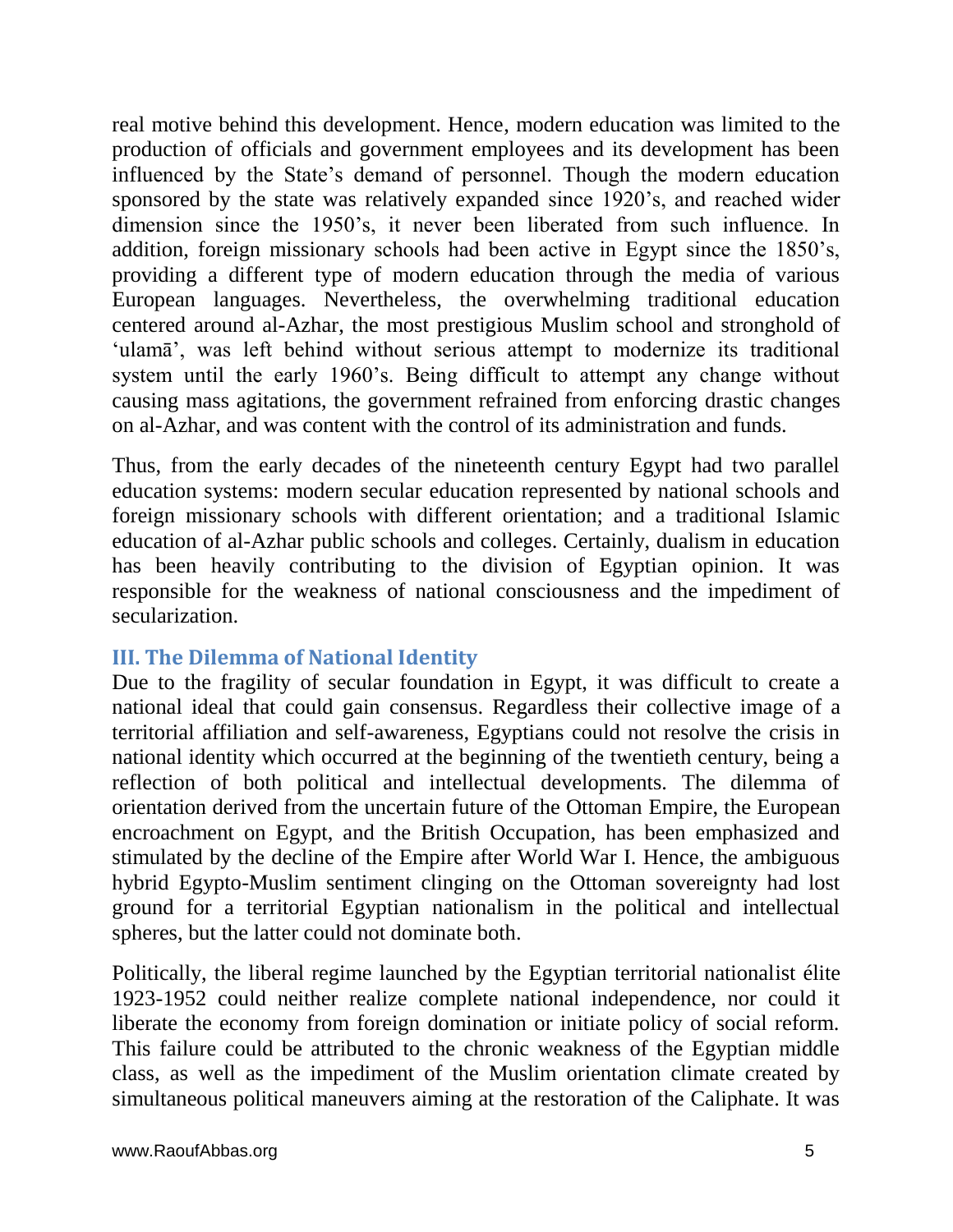aggravated by the malfeasance and inadequacy of the liberal democracy of the 1923 Constitution which was deformed replica of the Belgian Constitution, bestowed unlimited autocratic powers of the monarch, and superimposed on a society steeped for long in traditionalism and intellectual rigidity. The corrupted political system, infringements on the Constitution by the monarch, constant British meddling, factionalism of political parties, and the lack of social awareness of the ruling élite, were contributing to the failure in building an Egyptian national ideal based on territorial nationalism.<sup>8</sup>

In the intellectual sphere, westernized elite of intellectuals who has disseminated the idea of Egyptian territorial nationalism overlooked the sociocultural reality of the Egyptian society, and failed to accommodate their nationalist ideas within the prevalent setting. In the eyes if contemporary average Egyptians, even the literate category of lower middle class, their ideas were alien based on the arguments of western scholars, contradictive to the authentic cultural roots of Egypt, and irrelevant for building a modern Egypt. The discourse of liberal intellectual nationalist élite and their actions in the 1920's and 1930's, added to the assets of their opponents, as they have adopted an aloof manner towards the masses, thus acted as an ivory-tower intellectual élite.

Consequently, the Muslim orientation has been activated by the reaction of the fundamentalists. The movement of the Muslim Brotherhood launched in 1928, was a political stronghold of Muslim orientation. Significantly, the phenomenal growth of the movement has taken place during World War II, when the desperate and frustrated urban middle class joined the brotherhood *en masse* to channel their protest against a deteriorated social condition and drastic loosening of public morals. The Muslim Brotherhood believed that a state and society based on the Qur'ān and the Sunnah (Tradition) would resolve all the social problems, but they had never been able to formulate a program of building such a state. In their view, nationalism was responsible for all the corruption of modern Muslim society, and its growth considered as a loss of Islamic faith as well as Islamic rule, being a plot against God's religion and a restoration of pre-Islamic society.

This approach of negative nationalism adopted by the Muslim Brotherhood was widely accepted by the masses who were under the sway of traditional Islam, and emphasized dominant hybrid Egypt-Muslim sentiment based on Islamic orientation. The sweeping wave of this orientation forced the liberal élite of intellectuals to make a tactical retreat by writing on Islamic subjects thinking that they could rationalize the overwhelming Muslim trend. Nevertheless, their writings

 $\overline{a}$ <sup>8</sup> 'Alī Eddin Hilāl, al-Siyāsah wa al-Hukm fi Misr, al-'Ahd al-Barlamānī 1932-1952, Cairo 1977, pp. 109-134.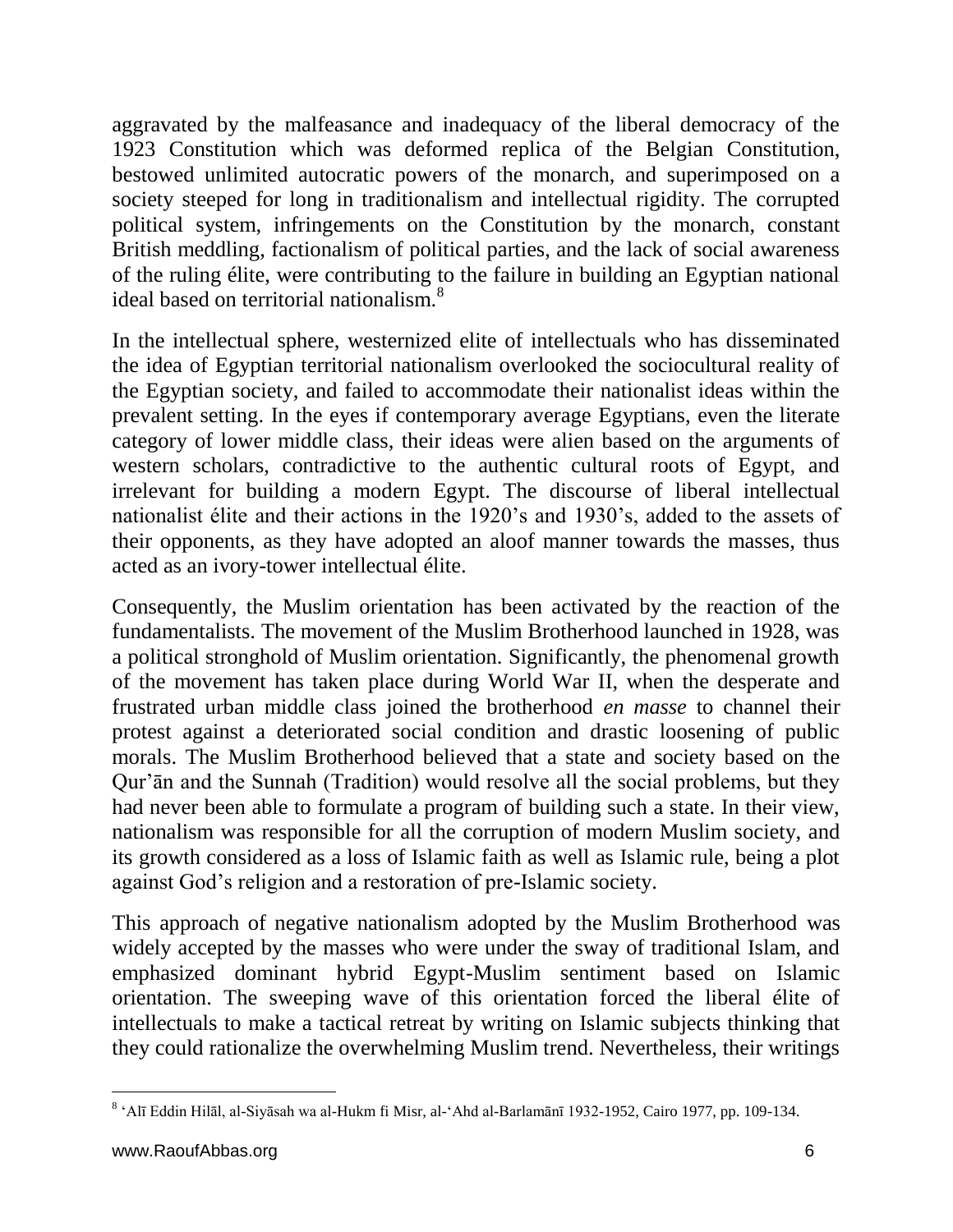were received as a denunciation of their previous arguments of the territorial nationalism orientation and a return to Islam. With such indirect support to the Muslim trend initiated by the retreat of the figures of Egyptian nationalist intellectuals, the whole Egyptian literary endeavor of the 1930's and the 1940's has been dominated by the works on Muslim subjects. Significantly, the growing popularity of Muslim orientation has been a temptation for the Egyptian Fascist organization of Misr al-Fatāh (Young Egypt) to use Islam as a vehicle to disseminate their political ideology.<sup>9</sup>

When the liberal democracy of the 1923 Constitution and the Muslim Brotherhood were eliminated by the regime of the 1952 Revolution, the new political élite sought to build a national ideal based on the sociocultural reality. In his "Philosophy of the Revolution", Gamal abdel-Nasser had identified three circles of intertwined affinity: Arab, Muslim, and African. He maintained that Egypt should formulate a component national identity in conformity with these circles, but neither elaborated not characterized the suggested identity. Nevertheless, the Arab affinity was emphasized by the regime subsequent to the Suez War of 1956. Two years later, Egypt emerged as a stronghold of Arab nationalism by the establishment of the United Arab Republic. The Islamic content of Arab nationalism was asserted by the government controlled media and school textbooks, together with the language and culture factors. However, limited political participation, weakness of political awareness, the lack of ideological elaboration, and the passivity of the masses, had contributed to understanding the Arab orientation within the context of Muslim Brotherly solidarity.<sup>10</sup> Such development could not eliminate the inherent Egyptian negative collective image of the Arabs, or the traditional dominant Egypto-Muslim sentiment.

Hence, the Arab nationalist orientation which was superimposed by the regime has been among the casualties of the June 1967 War. The trauma caused by the military defeat has triggered an anti-Arab sentiment shared by the Egyptian of all classes. In his attempt to uproot the so-called Nasserism, Sadat counted on this common resentment of the Arabs in sponsoring revival of a certain Egyptian nationalism based on a limited liberal democracy. Emphasis was made on the slogan "Egypt first" in the government-controlled media and school textbooks with special focus on Egypt's Islamic roots.<sup>11</sup> Furthermore, Sadat had deliberately

 $\overline{a}$ <sup>9</sup> Yunan Labid Rizq, al-Ahzāb al-Siyāsiyyah al-Misriyyah 1907-1984, Cairo 1985, pp. 104-135; Zakariyya Sulaymān Bayyūmī, al-Ikhwān al-Muslimūn wa al-Jama'at al-Islamiyya, Cairo 1979; 'Ali Shalabī, Misr al-Fatāh wa Dawruha fi al-Siyāsah al-Misriyyah, Cairo 1982.

<sup>&</sup>lt;sup>10</sup> For further details see Tāriq al-Bishrī, al-Dimuqratiyyah wa Nizām Yulu, Beirut 1987.

<sup>&</sup>lt;sup>11</sup> For detailed information about the underground militant Muslim organizations in general and al-Jihad in particular, see 'Ādel Hammudah, Qanabil wa Masahif, Qissat Tanzīm al-Jihād, Cairo, 1985.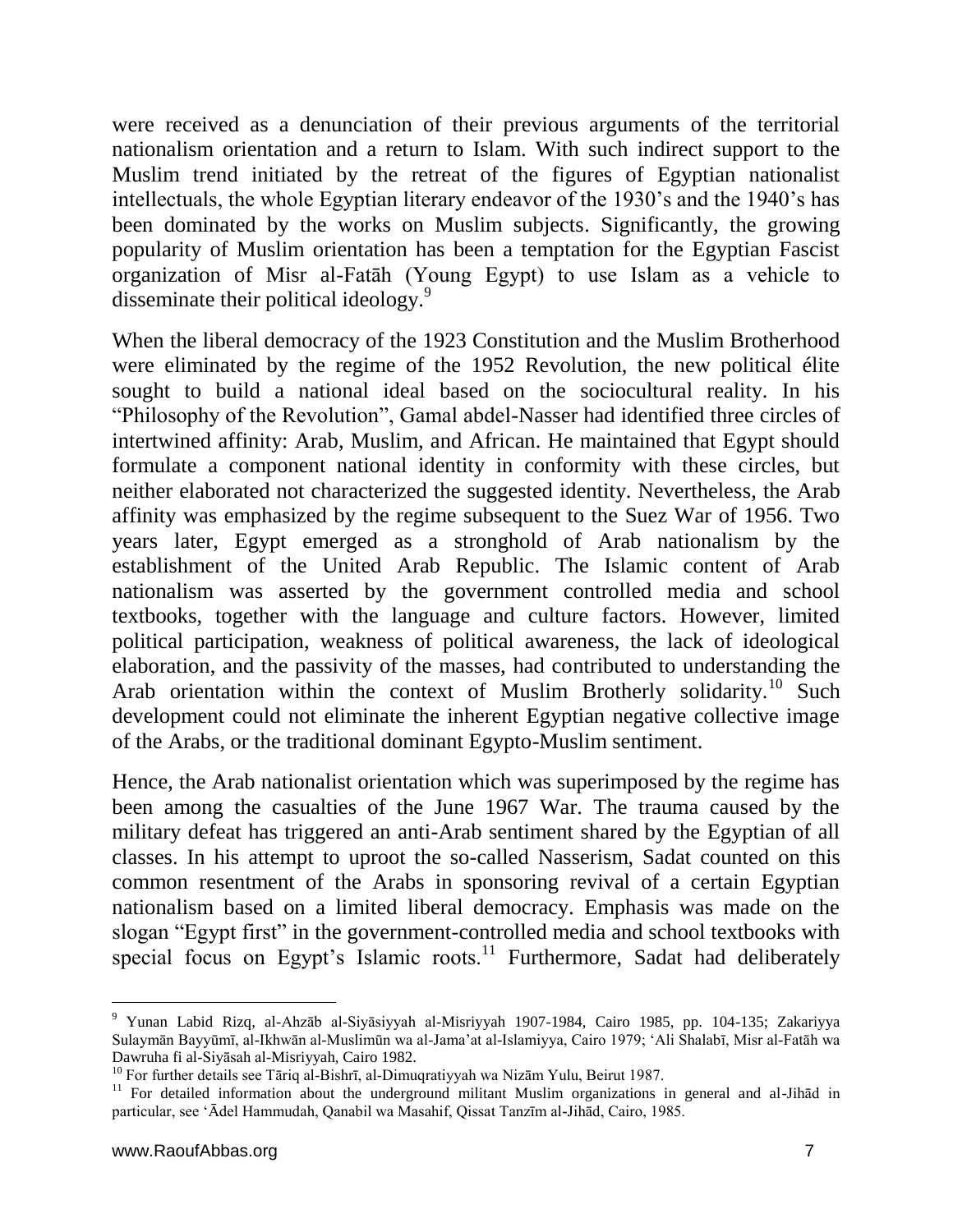encouraged the return of the Muslim Brotherhood and patronized a new trend of fundamentalism, giving a crucial momentum to the dominant Egypt-Muslim orientation.

Such fluctuation of orientation between Egyptian and Arab nationalism had a depressive impact on two successive generations of young Egyptians who have been educated during the last four decades. In the meantime, it has significantly strengthened the foundation of the major arguments advocated by the fundamentalist Muslims. It has aggravated as well the dilemma of national identity.

#### **IV. The constancy of the Utilization of Islam by the State**

In a crucial way, the State had been deeply interested in the preservation of a strong Muslim orientation for political reasons. In their pursuit of legitimacy and the masses support, the rulers of Egypt had constantly utilized Islam as a political tool. Such trend had been emphasized since the early decades on the nineteenth century when Muhamad 'Alī controlled al-Azhar, the religious endowments (Waqfs), eliminated the role of 'Ulamā' as leaders of the masses, and turned them into dependent religious agents of the State. The function of the 'Ulamā' was restricted to find out Islamic foundation for the rulers decisions, or precisely justify them on religious grounds. All the sovereigns of Muhammad 'Alī dynasty had preserved and observed such tradition. When the Egyptian Constitution of 1923 was drafted, King Fu'ād I succeeded in including an article that mandated absolute control of al-Azhar and religious endowments to the monarch on grounds that it had been a tradition right of a Muslim sovereign.<sup>12</sup> Such tradition has been observed by the republican regime of the 1952 Revolution, which was much aware of the role that could be played by al-Azhar and the benefits of the religious endowments in mobilizing the masses support.

Moreover, when Muhammad 'Alī founded the modern Egyptian army in 1820, its given title "Jihādiyyah" was formulated from the traditional concept of Jihād. In several occasions, he had instructed the imams of all mosques all over the country to persuade the people to accept military conscription as means to fulfil the religious duty of Jihād.<sup>13</sup> Hence, the deserters of army service had been severely punished for the sin of escaping Jihād. It is noteworthy that Islam continued to be the core of political activity throughout the nineteenth century, served as a foundation for several mass movements such as peasant rebellions stimulated by the worsening socio-economic situation, dealing with the government's action within the concept of Muslim religious vices, and led by Sufi leaders who claimed

l <sup>12</sup> 'Abdul-'Azīm Ramadān, Tatawwur al-Harakah al-Wataniyyah fi Misr 1918-1936, Cairo 1982, pp. 295-296.

<sup>&</sup>lt;sup>13</sup> 'Alī Shalabī, al-Misriyyūn wa al-Jundiyyah fi al-Qarn al-Tāsi' 'Ashar, Cairo 1989, p. 39.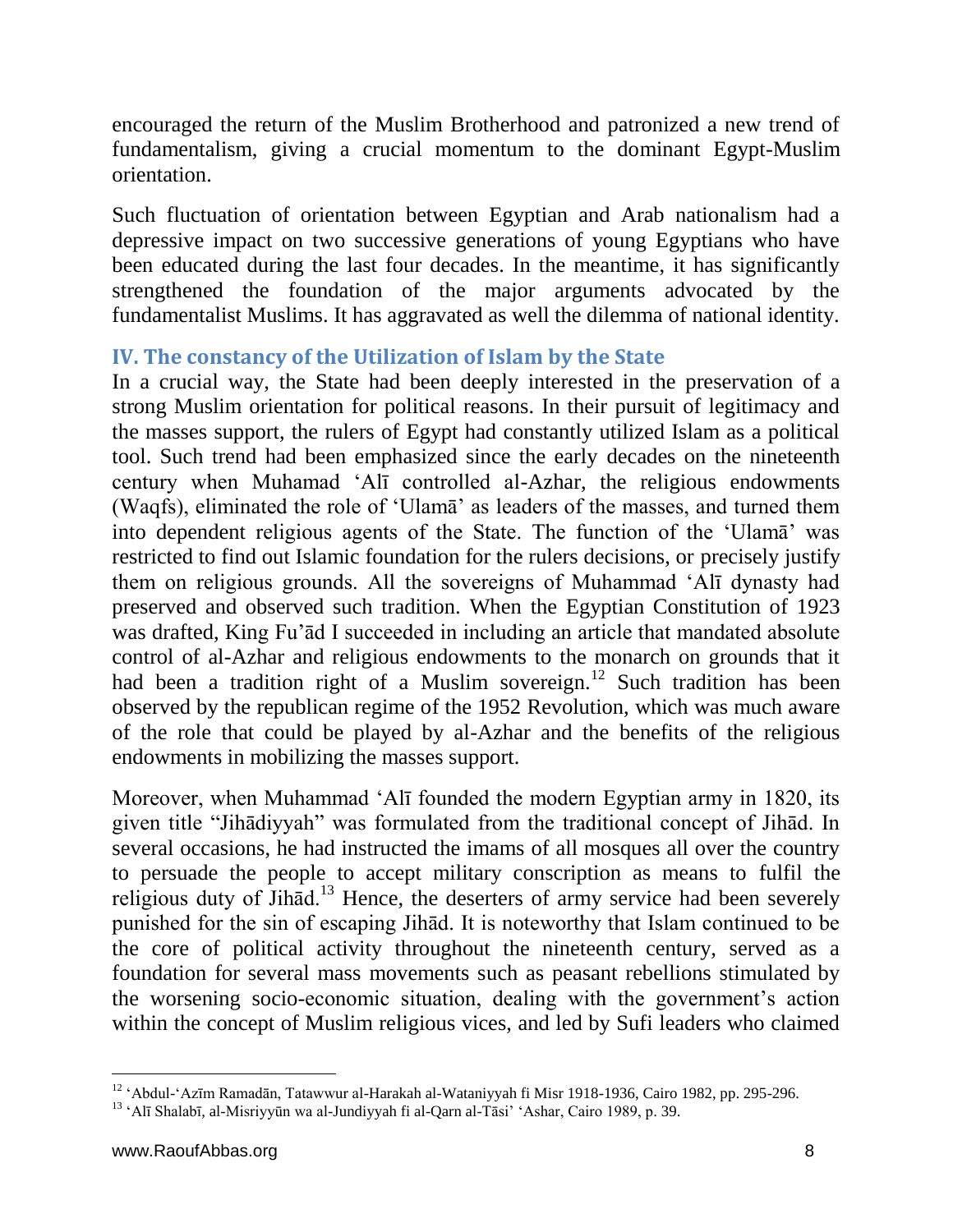Mahdism.<sup>14</sup> Also, the concept of Jihad had been a component of the Egyptian nationalist movement from 1880's to the 1919 Revolution.

Having tremendous influence on the majority of illiterate and religious committed masses, the Sufi orders proved to be invaluable means to subjugate the masses. In pursuit of controlling the Sufi orders, the government had founded in 1895, al-Majilis al-Sūfi al-A'lā, The Supreme Council of Sufi Orders, to serve as headquarters of Sufi orders and as a vehicle for government interests in the realm of mysticism. It was decreed that the Sufi Council would have jurisdiction over the Sufi orders including the right to grant official recognition to an order. The council had been made by the heads of four officially recognized orders elected by their shaykhs, with shykh Mashāyikh al-Tūrūq al-Sūfiyyah as its president. In practice, the presidents who were heads of al-Bakriyyah Order until 1947 and heads of other Sufi orders thereafter, directed the administration of the orders in conformity with the State politics without much recourse to the Council. This State control of the Sufi orders and use as a political tool has been a tradition observed by the regime of the July 1952 Revolution. In official events and religious ceremonies sponsored by the State and attended by the high-ranking government figures, the president of the Sufi Council was always ranked as equal to Shaykh al-Azhar.<sup>15</sup>

The utilization of Islam by the state had been highly manifested in the 1920's and 1930's through the issue of the restoration of the Caliphate which was adopted by Egypt's ruling dynasty. With the dissolution of the Ottoman Empire and the abolition of the Caliphate in 1924, King Fu'ād I and his successor Fārūq I have sought Caliphate for themselves to strengthen their position in the struggle for power with the leaders of the Egyptian national movement and achieve high political prestige in the Arab and Muslim Worlds. In the fight with the nationalists over this and other issues, the monarchs recruited the support of the 'ulamā' who thus achieved a new political importance. A Caliphate congress was launched in Cairo in 1926 without crucial achievement, and hundreds of Caliphate committees were organized all over the country to support the monarchs claim. Within this context, the royal Palace have supported and patronized the Muslim Brotherhood in the 1930's to create a political base for its aspirations.<sup>16</sup>

After the death of Kinf Fu'ād I, the Palace has suggested a religious ceremony for the enthronement of King Fārūq I in which Shaykh al-Azhar would grid him with

l <sup>14</sup> See Gabriel Baer, Studies in the Social History of Modern Egypt, Chicago 1969, ch: 6.

<sup>&</sup>lt;sup>15</sup> Fred de Jong, "Aspects of the Political Involvement of Sufi Orders in the Twentieth-Century. Egypt 1907-1970, An Exploratory", in G.R. Warburg & U.M. Kupferschmidt, ed., op. cit., pp. 183-206.

<sup>&</sup>lt;sup>16</sup> E. Kedourie, "Egypt and the Caliphate 1915-1952", in The Chatham House Version and Other Middle Eastern Studies, London 1970, pp. 177-207.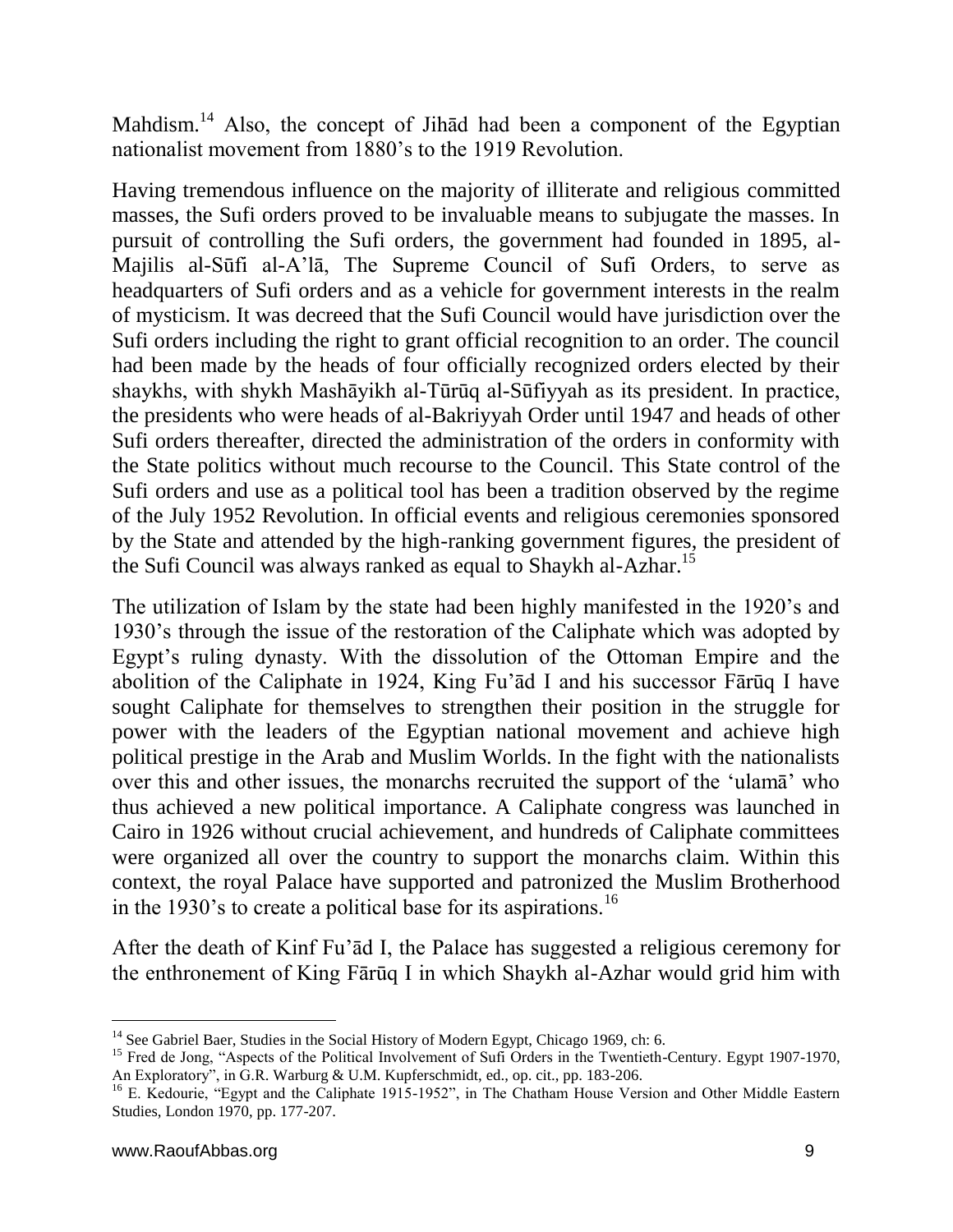the sword of his ancestor Muhammad 'Alī, to be followed by a royal Friday prayer at al-Azhar mosque. The suggestion, however, was turned down by the Wafdist government on constitutional grounds despite the successful efforts of the Muslim Brotherhood in rallying the masses support. Nevertheless, the Palace sponsored media and publications of the Brotherhood have given the young kid a title of almalik al-sālih, the Pius King.<sup>17</sup> Two months before the 1952 Revolution, a committee of Niqābat al-Ashrāf, a traditional institution of the descendant of the Prophet, issued a declaration that King Fārūq I was a descendant of the Prophet through his mother's ancestors.

The religious climate created by the issue of the Caliphate and subsequent escalation of the massive Muslim sentiment, had negatively contributed to the process of secularization, being favorable for the growth of the Muslim fundamentalist movement which made the restoration of the Caliphate its main target.

Despite its obvious secular orientation, the regime of July 1952 Revolution has been aware of the political utility of Islam. As early as 1954, al-Majilis al-A'lā li al-Shu'ūn al-Islāmiyyah, The Supreme Council for Islamic Affairs, has been established to design the religious policies of the State, headed by the Minister of Awqāf with membership of high-ranking 'ulamā'. It was decreed that the Council should have jurisdiction over all religious activities including publications, and that it has to make decisions on Islamic issues of common interest. Coping with the socalled socialist transformation of 1961, al-Azhar has been recognized to emerge as a modern Muslim university with new colleges for natural and human sciences. It was declared that the reorganization of the traditional Islamic school aimed at training competent Muslim professionals, i.e. engineers, physicians, teachers, etc., to launch Muslim missionary activities in non-Muslim countries, and to help the development of Muslim countries by making available a modern Muslim education for their youth. $^{18}$ 

But, such reorganization of al-Azhar did not contribute to secularization of its education as much as it has Islamized Egypt's secular education. It has deepened as well the dualist character of the Egyptian education, and widened the sphere of religious education as the graduates of secular secondary schools were enrolled in al-Azhar University after attending an intensive source on the Qur'ān, Hadīth, and Sharī'ah for a year. Meanwhile, a branch for women education had been founded

<sup>17</sup> 'Abdul-'Azīm Ramadān, al-Sirā bayna al-Wafd wa al-'Arsh, Cairo 1979, pp. 86-97.

<sup>&</sup>lt;sup>18</sup> For a detailed history of al-Azhar and its reorganization, see 'Abdil-Mun;in Khafājī, al-Azhar fi Alf 'Ām, 3 vols, Cairo 1955; for the developments of the 1960's, see also Muhammad al-Bahi, al-Azhar, Ta'rīkhuhu was Tatawwuruhu, Cairo 1964.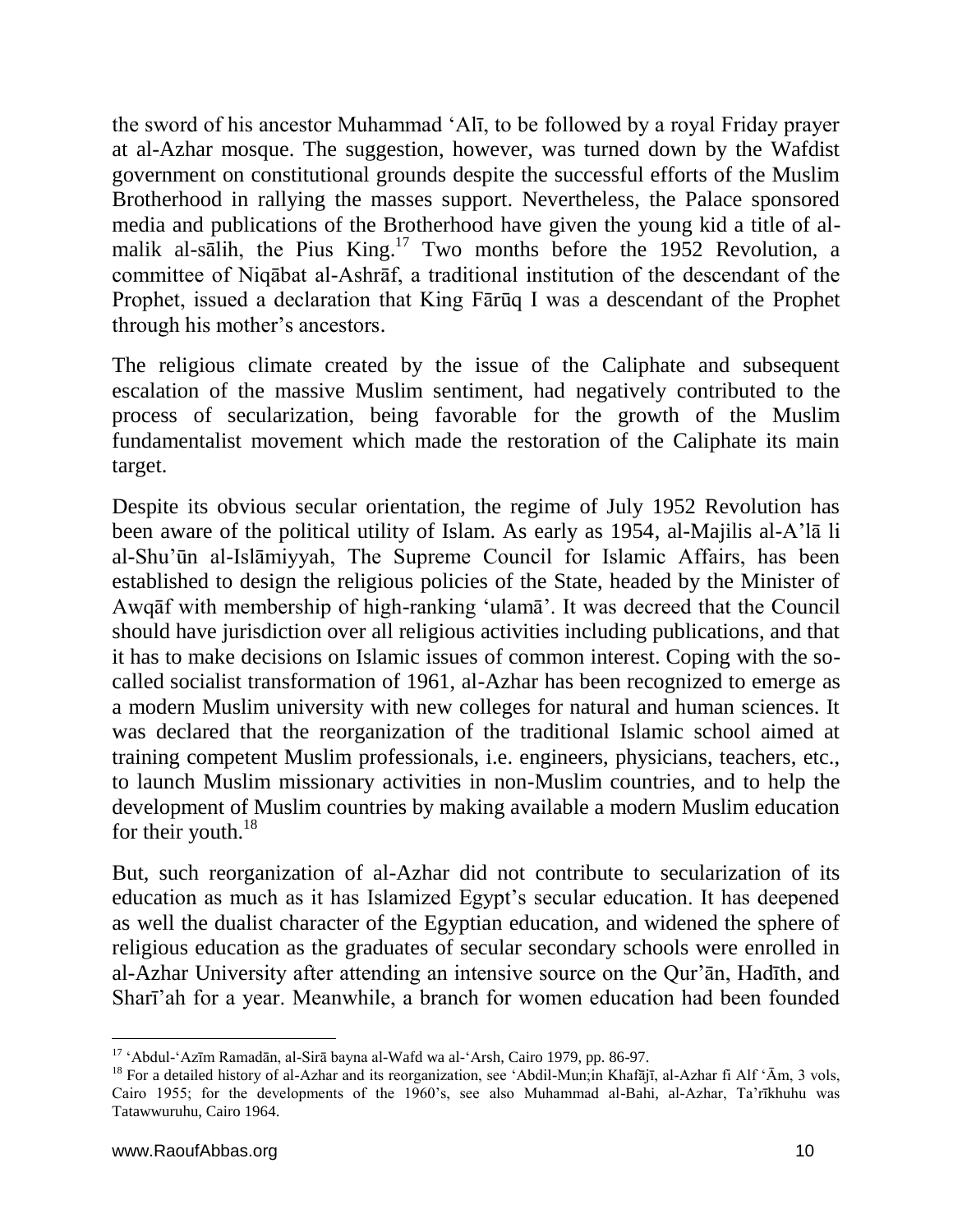in al-Azhar University depending exclusively on the enrollment of female graduates of secular secondary schools until 1975, when it was decided to restrict enrollment to the graduates of the Azharite female public schools. Within the context of the Sadat's Muslim-oriented policies, the Azharite public schools and university colleges have been established in almost every governorate, and a project of Islamic University sponsored by Saudi Arabia was launched in Assiut, the stronghold of militant Muslim activists.

Moreover, Nasser often included Islamic religious discourse in his speeches, and has chosen to address the nation in the eve of the Suez War 1956 from the pulpit of al-Azhar mosque. The State-run media have introduced both Arab nationalism and socialism within Muslim perception. A special broadcast of the Qur'ān launched by the State-run Radio Cairo in 1961 has started with a four-hour broadcast, to be extended to ten hours in the advent of the June 1967 defeat, then to almost eighteen hours under Sadat. The Islamic subject matter in Radio Cairo, TV channels, and publications of the public sector publishing organization have been overwhelming since the 1970's

Such constant utilization of Islam by the State to serve as political means for rallying the masses support, and justifying a limited political participation, has been a crucial factor in sustaining and deepening the influence of Islam as the hard core of politics and the most convenient terms of reference. It has consolidated and emphasized as well the role of traditional religious mass leaders, such as shaykhs of the Sufi orders and imams of local mosques. It has contributed as well to the creation of a convenient climate for breeding Muslim fundamentalist movement.

#### **V. The Trauma of the June 1967 Defeat**

The June 1967 War and its tragic defeat caused a tremendous devastation of a whole set of values, and has seriously injured the national collective consciousness. One of the dramatic manifestations on the part of intellectuals was selfvictimization verging on self-torture. Another massive manifestation was a noticeable and increasing trend toward the emphasis of Islamic values.<sup>19</sup> The defeat was received by the masses as an expression of God's fury and avenge. Being plagued by misguidance, the masses believed, they have failed to adhere God thus the defeat was a divine punishment so that the Egyptians might come to their senses and return to God. Such mystical collective sentiment and religious lunacy was prevalent among the Egyptian masses including Copts. Few weeks after the defeat, the whole nation was fully preoccupied with what claimed to be the

<sup>&</sup>lt;sup>19</sup> Ahmad M. Gomaa, "Islamic Fundamentalism in Egypt during the 1930's and 1970's: Comparative Notes", in G. R. Warburg & U. M. Kuperschmidt, ed., op. cit., pp. 146-147.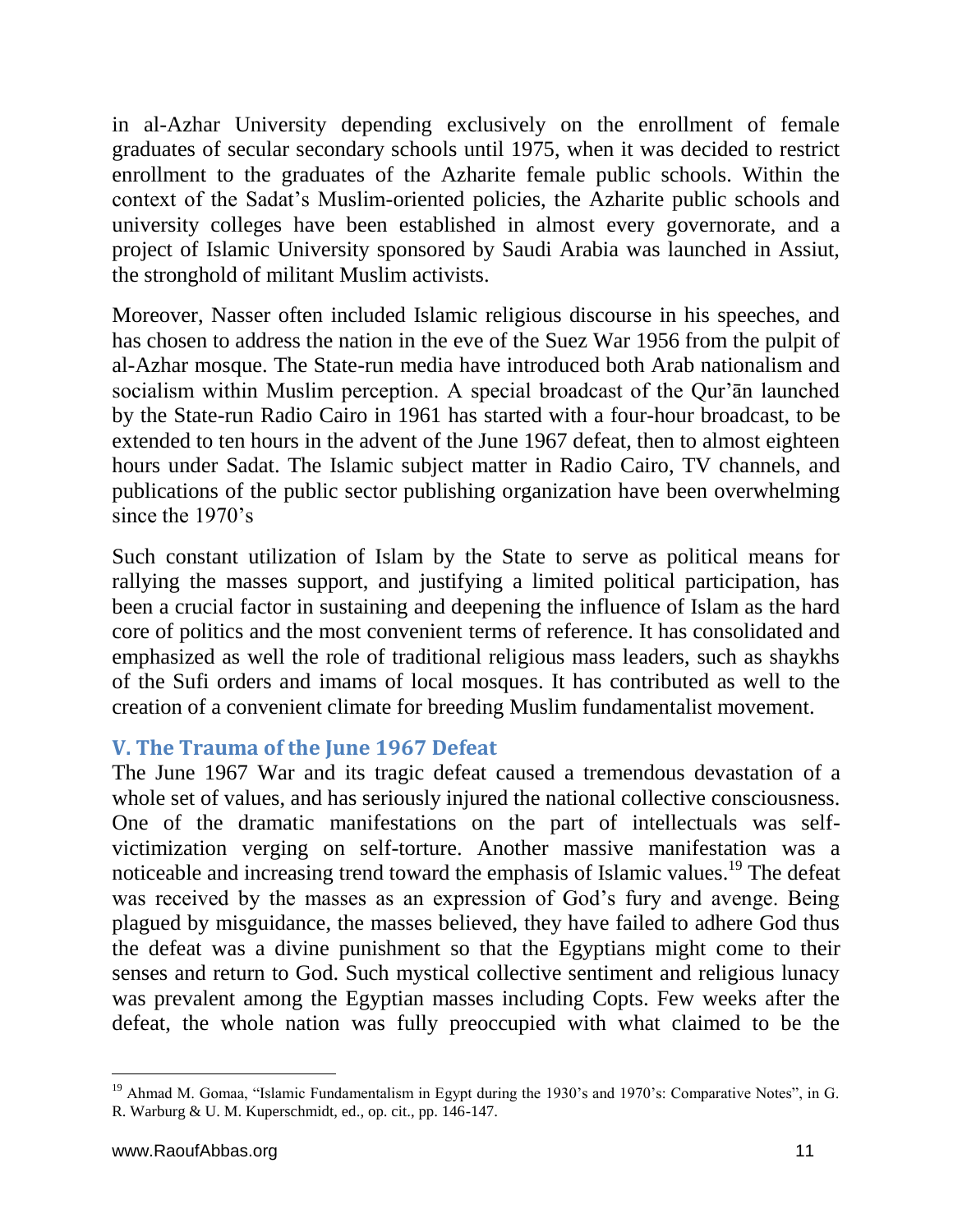appearance of the image of Virgin Mary, mother of Jesus, in the sky over an old church in the Zaytūn district suburb of Cairo. Thousands of Egyptians; Muslims as well as Copts, were rallying around the church for several nights to see the "divine miracle", and the media opened a debate on the issue in which many intellectual figures of different orientation have participated.

Hence, religion and especially Islam sounded like a haven for the depressed and frustrated young Egyptian students who have frequented mosques, developed beards, and started to organize small independent limited Muslim groups in the campuses of Cairo, Alexandria, and Assiut universities. In the initial steps, these small Muslim groups have neither shown interest in politics, nor participated in the student movement which has become the center of radical opposition.

This religious upheaval has been escalated and strengthened by the actions of the regime. Religious arguments have been dominant in the political discourse, and the religious subject matter in the State-run media was soaring. The Qur'ān Broadcast has been developed and intensified to include various religious programs besides the Qur'ān, Hadīth, and Fatwā ten hours a day. The newly emerged Muslim groups, al-Jamā'āt al-Islamiyyah, has been tolerated as non-political group that might balance the radical students movement. Therefore, the Muslim fundamentalist groups could establish themselves as a potential alternative to the radical students movement. The crucial momentum for such development was created by the Sadat's policy of condoning a revival of activities of the Muslim Brotherhood and encouragement of the Muslim groups to counter radical Nasserist and leftist student movement.<sup>20</sup>

## **VI. The Sadat's Miscalculated Policy of Patronizing Fundamentalists**

After assuming office in 1970, Sadat badly needed to rally the masses in support of his regime and his new political approach. He was well aware of the influence of Islam on the religious-committed masses, the potential of the Muslim fundamentalist trend, and sought to mobilize both to counter the political opposition and eliminate the Nasserist activists. Based on his 1940's experience, the Muslim Brotherhood was representing the dominant force of the Muslim fundamentalist movement, regardless the suppressive actions against them under Nasser. He freed their leaders from prison, permitted the return of those living in exile, allowed them to re-issue their magazines al-Da'wah (The Call) and al-

<sup>&</sup>lt;sup>20</sup> For detailed information on the current activities of the extremist Muslim organizations and their political arguments, see al-Taqrīr al-Isrātīgī al-'Arabī 1988, Center for Political and Strategic Studies of al-Ahram, Cairo 1989, pp. 510-526; see also Gilles Kepel, The Prophet and Pharaoh, Muslim Extremism in Egypt, tr. Jon Rothschild, London 1985; Saad Eddin Ibrahim, "Anatomy of Egypt's Militant Islamic Groups: Methodology Note and Preliminary Findings", IJMES 12 (1980), pp. 423-453.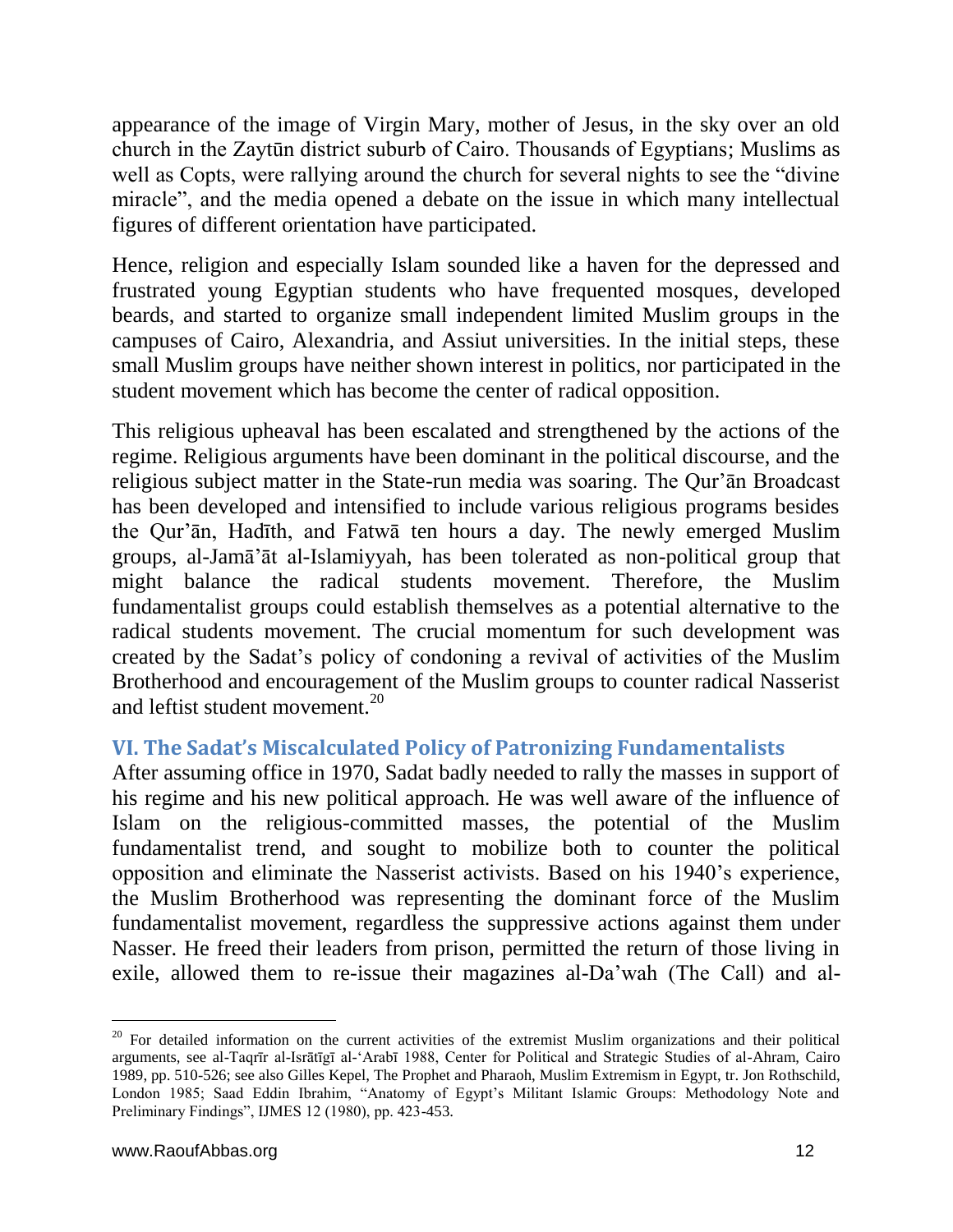I'tisām (The Perseverance), and to associate. But, in order to limit the scope of their activities and keep them controlled, he has neither re-issued the required licenses for the magazines, not lifted the official ban decree of dissolution which was issued by the Nasser regime in 1954.

Simultaneously, Sadat has declared faith and science as the main foundations of the regime, adopted the title "al-Ra'īs al-Mu'min" (The Believer President), and frequently used Qur'ān verses in his speeches. Religious subject matter in the media has been augmented, and the Qur'ān broadcast was extended to a regular eighteen hours a day and 24 hours in Ramadān, the fasting month. Significantly, the October 1973 War was called by Sadat and the media the Ramadan War, hailed as a token of God's reward for the Believer President, and a divine acknowledgement of the return of faith.

The most risky tactics of Sadat's policy of encouragement of Muslim fundamentalists was the widespread of the Muslim Groups in the universities, their encroachment on the realm of politics, and their pending violence against the leftist students who were dismissed by the regime as atheist, agents of a foreign power, and advocates of "imported thought". Between 1971-1975, the government has encouraged the Muslim Groups to counter the radical students movement, and lent closed eyes to the apparent flow of funds from various suspicious sources to finance their activities. Hence, the Muslim Groups have taken the advantage of such favorable governmental attitude to widen their bases and increase enrollment by various means. The most effective were rendering social services to the desperate students such as free tuition, textbooks and clothes with nominal prices, and cheap transportation facilities for female students. Muslim Summer Camps sponsored by the Ministry of Religious Endowments (Awqāf), have been a convenient source of membership recruitment, and served as a platform where the groups could coordinate their activities nationwide. Between 1975-1979, the Muslim Groups gained landslide victories in university students' unions, and have reacted as hardline Muslim opposition to the Sadats regime since his visit to Jerusalem, a fact that prompted the government to dissolve these unions by a presidential decree in the summer of 1979. These Muslim Groups acted as stimulant of sectarian conflicts, and nursery for the militant underground fundamentalist organization.

Therefore, the Sadat's policy of condoning a revival of Muslim fundamentalist activities was a dramatic miscalculation. The lack of a charismatic Muslim leadership similar to Hasam al-Banna during the 1970's, and the prison long bitter experience have led to a drastic change in the Muslim fundamentalist movement, undermined the position of the Muslim Brotherhood as a dominant fundamental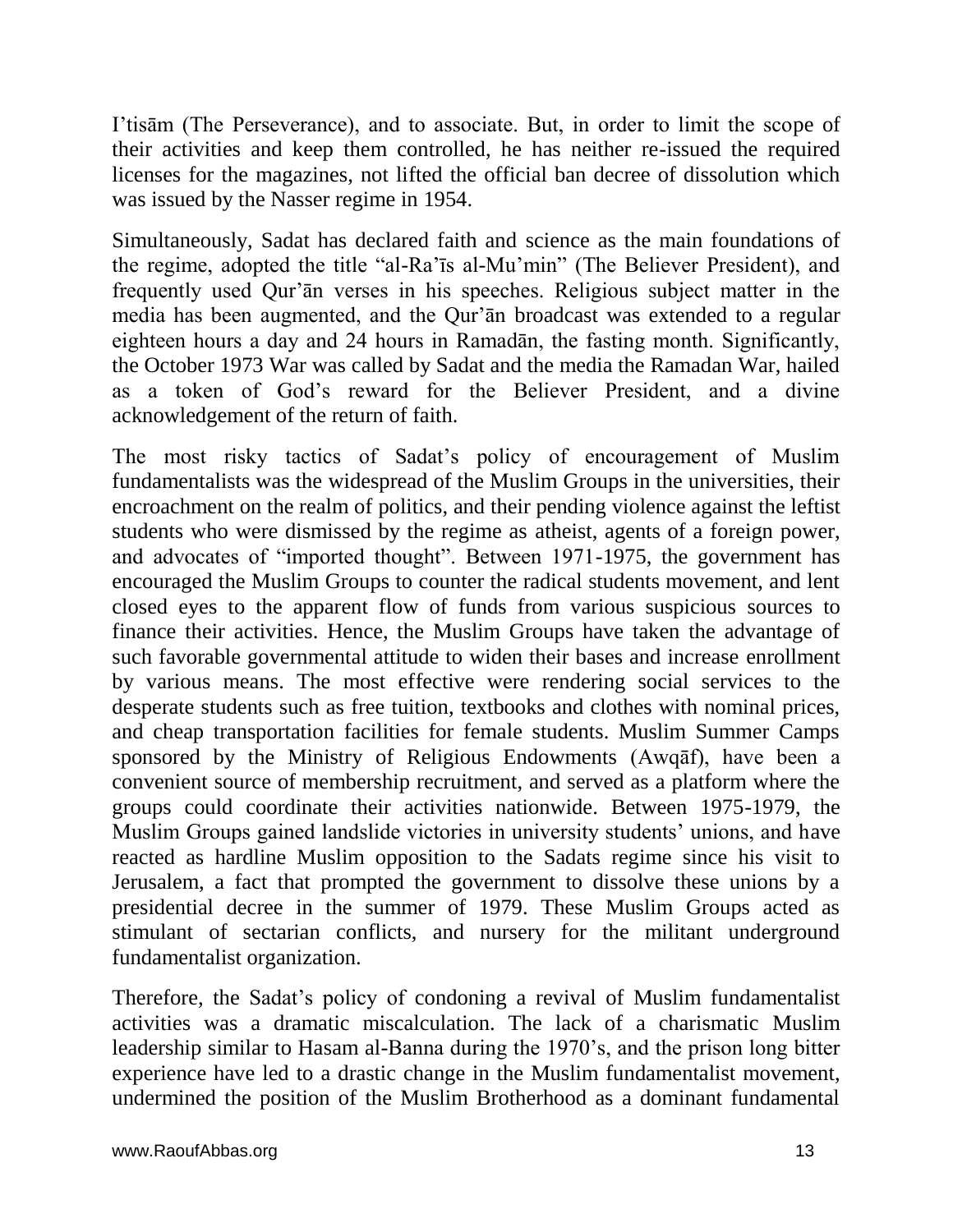force. Other Muslim militant underground organizations have proliferated, some of which were splinter factions of the Muslim Brotherhood disenchanted with timidity of that organization's leadership. Sooner, these militant underground organizations have mounted their bloody violent confrontation against the Sadat regime. Even the Muslim Brotherhood did not blindly accept its role in Sadat's script to counterbalance the leftist and Nasserist opposition and to enhance Sadat's popular base. While bitterly anti-Nasserist, their magazines have gradually become more critical of Sadat's domestic and foreign policy. Almost a total break with the regime occurred over Sadat's visit to Jerusalem, the signing of the Camp David Accord, and the peace treaty with Israel.

The effort of Sadat to accommodate the Muslim Brotherhood through the highly publicized amendment of the Constitution in April 1980 stipulating that "Islam is the religion of the State", and the principles of Islamic sharī'ah "the main source of legislation", did not go far enough especially when no concrete steps were taken to transform the legal system.<sup>21</sup> By 1980-81, the Muslim Brotherhood embarrassed by the escalating attacks of radical militant Muslim organizations have nothing to show except severe criticism of the regime's policies. When Sadat failed to reach a compromise, and has been surrounded by the opposition of Muslim and secular political organizations as well, he decided to crackdown on them in September 1981. Few days later, Sadat was assassinated by some members of al-Jihād a Muslim militant underground organization emerged as a result of his miscalculated policy of patronizing the Muslim fundamentalists.

#### **VII. The Infitāh Policy and the Mounting Socioeconomic Crisis**

This Infitāh economic policy initiated in 1974 to liberalize the Egyptian economy has aggravated the socioeconomic crisis and triggered soaring inflation.<sup>22</sup> The stress on commercial activities flooded the country with consumer goods, while capital investment in industrial production was far behind expectations. The manifestation of wealth by the privileged nouveaux riches who benefited from that policy contrasted sharply with the sufferings of the majority in order to make ends meet. With the absence of the State from labor market as main employer and scarcity of jobs, unemployment has taken wide dimensions, hitting severely the educated youth. The population explosion at a rate of 1.3 million a year, and the heavy burden of the State's soaring debt, have swallowed whatever increase has been achieved in the GNP. Such economic straits have mounted the chronic

<sup>&</sup>lt;sup>21</sup> Ahmad M. Gomma, op. cit., pp. 147-8; John L. Esposito, Islam and Politics,  $2^{nd}$  ed., Syracuse University Press 1987, pp. 198-209.

<sup>&</sup>lt;sup>22</sup> For an evaluation of the Infitah policy, see Alan Richards & John Waterburg, A Political Economy of the Middle East, State, Class, and Economic Development, Westview Press, U.S.A. 1990, pp. 240-244.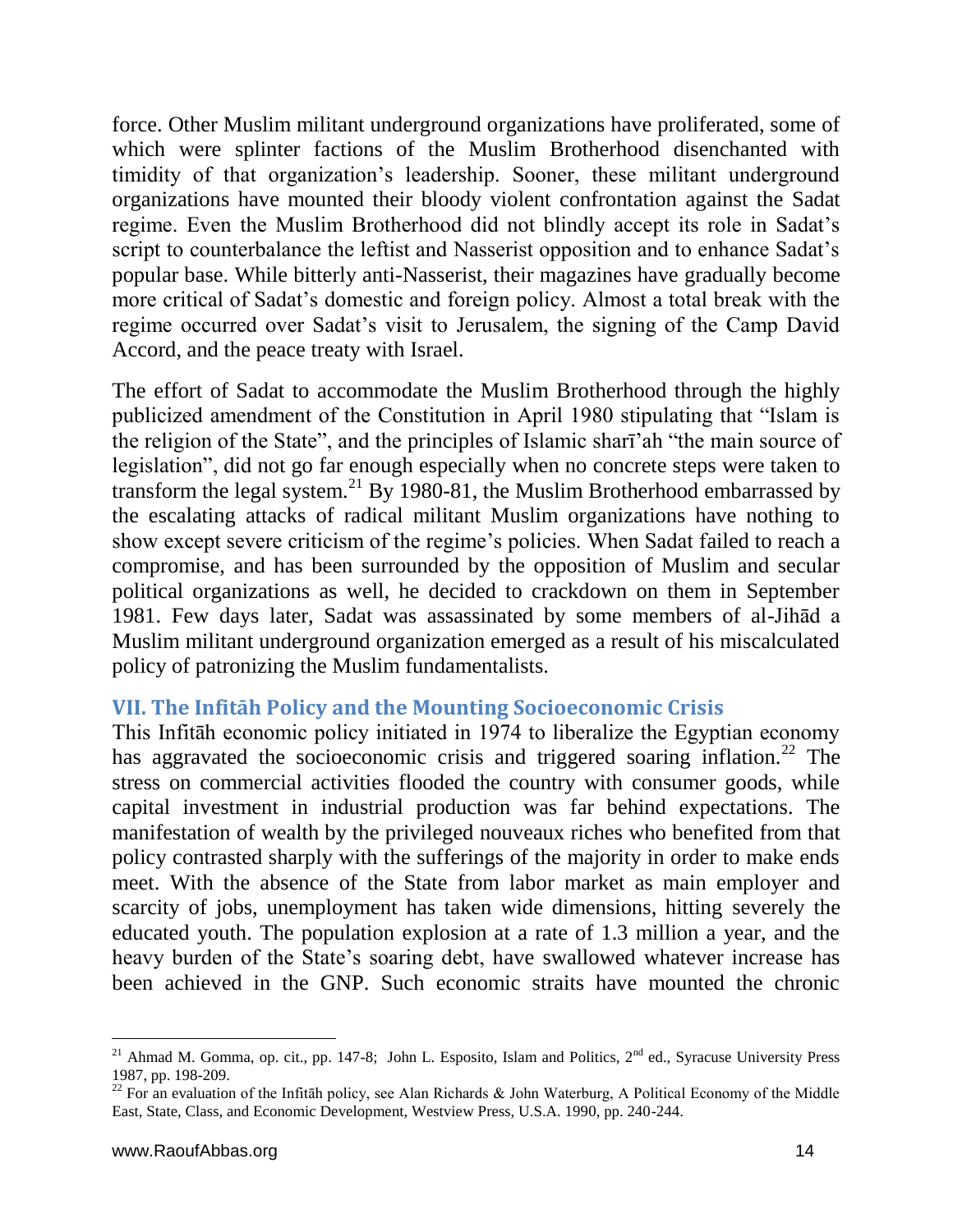problems of housing, medical service, education, and transportation, while the escalating cost of living kept the majority barely at sustenance level.<sup>23</sup>

Such a drastic situation has nothing to promise but a dim future prospects for the youth of the lower and lower middle classes who have become target of frustration and alienation. With the absence of sense of purpose and national motivation, the Egyptian youth have to seek a solution in immigration abroad wherever they can make a career. Nevertheless, the potential labor market of the Arab oil producing countries has been gradually tightened, and the inconvenient circumstances which they have almost encountered there deepened their sense of alienation. Here comes Islam as the potential haven for desperate youth who join the Muslim fundamentalist organizations.

The negative impact of the socioeconomic crisis on the Egyptian youth was obviously illustrated by a recent survey on the trends of religious-oriented students, carried out by Hilwan University in Cairo. The survey indicates that 70 percent of the respondents are expecting to be hit by unemployment after graduation, 94 percent believe that poor wages rate is a chronic problem, 82 percent expect to have no access to a private accommodation, 88 percent expect being unable to afford marriage, and 89 percent think that they must seek job abroad. The survey reveals the Muslim fundamentalist affiliation of the respondents. Significantly, 69.6 percent believe that women must observe veil, 86.9 percent think that university education should be restricted to males, 65.2 percent disagree on women's labor, and 50 percent reject restrictions on man's right of divorce and polygamy. Thus, the survey indicates that the socioeconomic crisis has served as stimulant to the Muslim fundamentalist movement.  $24$ 

## **VIII. Shortcomings of the Mubarak Regime's Containment Policy**

Despite occasional crackdown on the underground Muslim militant organizations and the counter violent confrontations, the Mubarak regime has adopted a policy of containment. Being unable to consolidate the political situation and reluctant to improve political participation, the regime has sought to rally the masses' support through patronizing the so-called rational Islamic trend. The official religious institutions; al-Azhar, the Ministry of Awqāf, and the Supreme Council of Islamic Affairs, were entrusted to carry out this policy, thus giving the 'ulamā's role a new dimension, and providing them opportunity to make the utmost benefits out of it. Under the pretext of safeguarding righteous Islam and to counter the allegations of

 $\overline{a}$ 

<sup>&</sup>lt;sup>23</sup> For information on the socioeconomic circumstances of the 1970's and 1980's, see ibid., pp. 263-288 passim.

<sup>24</sup> This information on the survey of Hilwan University and its indications as quoted in 'Adel Hammudah, "Fitnah Taifiyyah am Fitnah Jinsiyyah", Rose el-Yossef, March 19, 1990, pp. 13-14.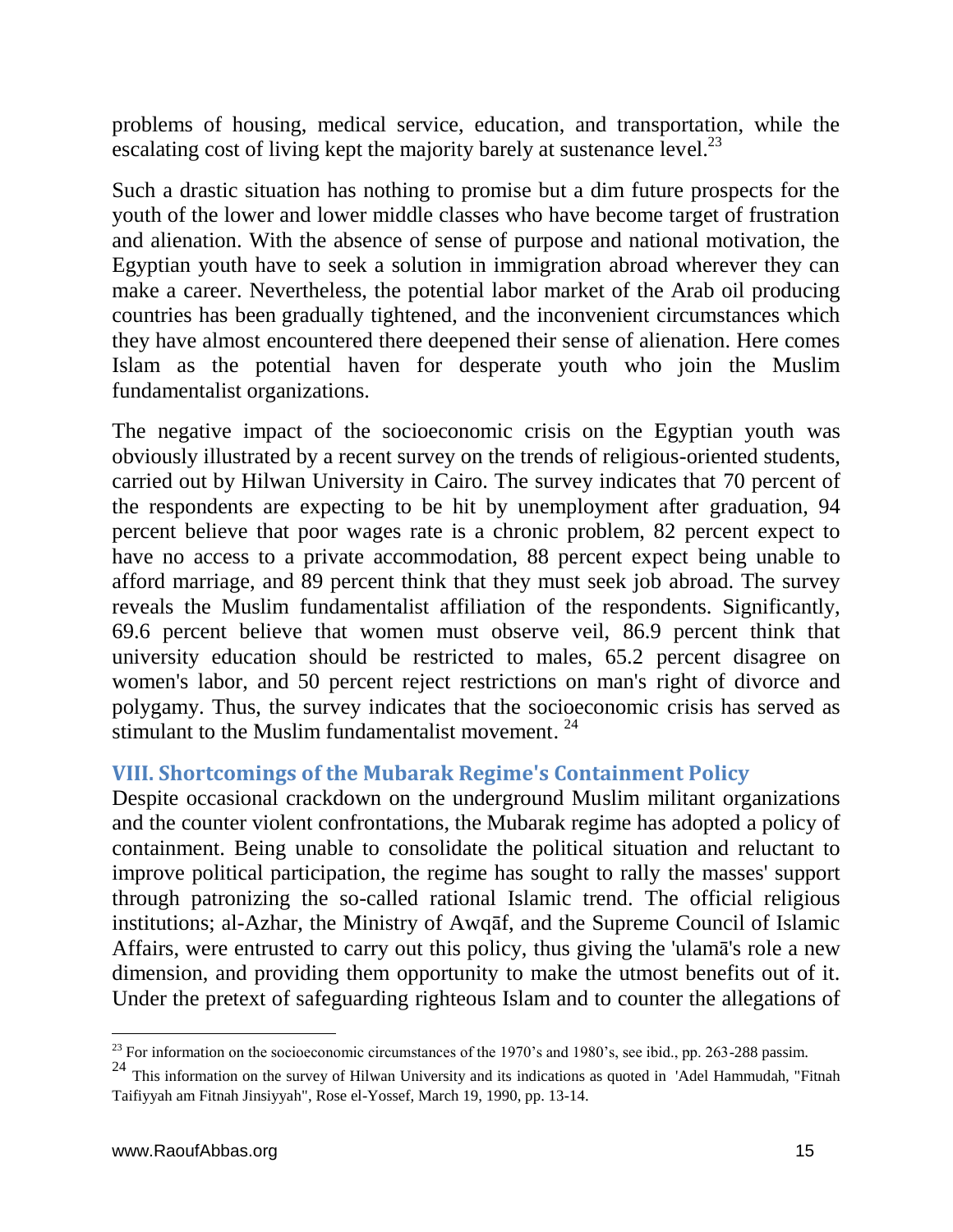Muslim fundamentalists who dismiss them as hypocrites and opportunists, the 'ulamā' have adopted the most conservative religious perceptions on social and ritual matters. Moreover, they utilize the jurisdiction of the Supreme Council for Islamic Affairs to pursue censorship on all intellectual publications, and they are pressing hardly the Ministry of Education to introduce religious subjects and Islamic sharī'ah as general requirement in all universities.

The Ministry of Awqāf has organized training courses for the imams of its mosques, an annual Qur'an contest with generous prizes including free Hajj and 'umrah visit to Mecca, and regular lecture tours of 'ulama' to the main cities. The Islamic subject matter in the mass media has become overwhelming, and the main religious events are officially celebrated and inaugurated by the President or at least, the premier with the ministers, members of the Parliament and high-ranking officials in attendance. Besides, the government encourages building of mosques, establishment of Qur'an schools, and foundation of Muslim social societies.

Though still officially banned, the Muslim Brotherhood are treated by the regime as a de facto political force, being considered as the leading reformist Muslim organization that accepts the rules of the democratic political game. The Brotherhood has confirmed this idea by adopting moderate action, and accepting to deal with the regime and the existing political order, hoping to pursue gradual change from within, without rendering to violence at least in this initial phase. Hence, they have utilized the regime's condoning liberal attitude in widening their base by controlling the strongholds of Egypt's educated middle class. Since the mid-eighties, members of the so-called al-Ittijāh al-Islāmī (The Islamic Trend), the usual label of the Muslim Brotherhood, could gain landslide victories in the unions of engineers, physicians, and the clubs of university faculties. Besides, some wealthy members of the Brotherhood have publishing houses, succeeded in flooding the market with Muslim-oriented publications on religious and political subjects with reasonable prices. Through coalition with the opposition parties, the Muslim Brotherhood could make their way to the People's Assembly (The Egyptian Parliament), they have gained 34 seats in the 1987 elections against ten seats in 1984. Through the foundation of Muslim social societies, the Brotherhood are working hard to marshal the support of the lower and lower middle urban classes by rendering badly needed services such as medical treatment, education, and financial aid in certain cases.

Thus, it is obvious that the policy of containment which has been designed to undermine the growth of Muslim fundamentalist movement is actually adding to its assets. For example, the Qur'an Broadcast which has wide audience and influence on the religious-committed masses, is disseminating the most rigid and